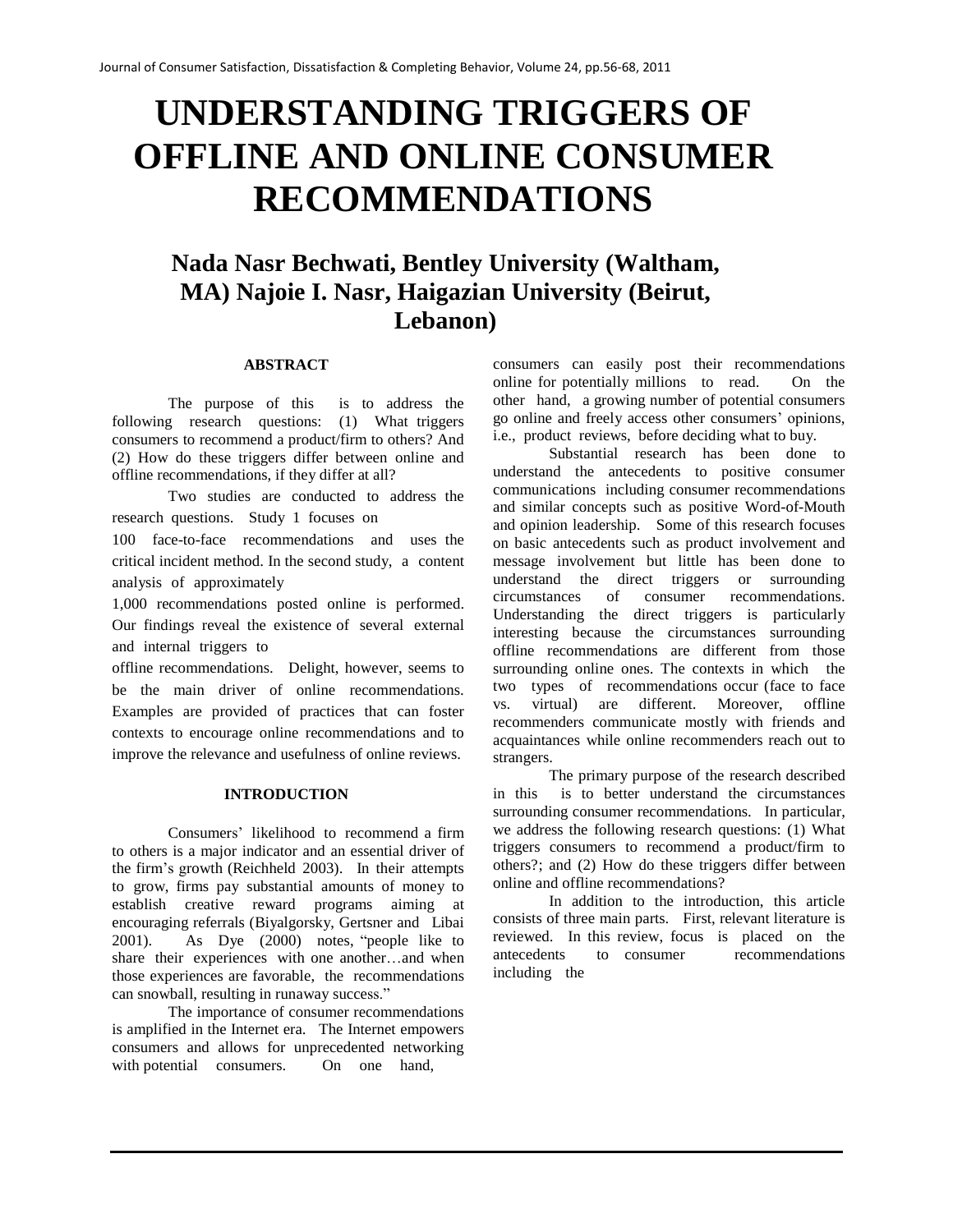antecedents to seemingly similar concepts such as positive Word-of-Mouth and opinion leadership. We also review the methodologies used by researchers to unveil these antecedents. Second, we present the two studies we conducted to address the research questions. Study One focuses on face-to-face recommendations and uses the critical incident method. Study Two focuses on online recommendations and uses the content analysis method. Third, our findings are presented and discussed with particular emphasis on the differences between the triggers of online and offline recommendations with the attendant implications for web managers.

#### **LITERATURE REVIEW**

To understand the mechanisms underlying consumers' recommendations, relevant literature on consumer communications is briefly reviewed. This literature includes research on Word-of-Mouth, opinion leadership, and consumer recommendations. These concepts have been intensively researched, so we limit our literature review to studies focusing on antecedents to consumer communications. In this section, we also present a brief review of the research methods used to uncover these antecedents.

**Word of Mouth**. Word of Mouth (WOM) has received substantial research attention with researchers studying WOM as both a dependent and an independent variable. Several scholars have investigated antecedents to WOM (see, e.g., Mazzarol, Sweeney and Soutar 2007). Their findings reveal a clear link between satisfaction and WOM (de Matos and Rossi 2008), and pleasant service recovery and WOM (Maxham 2001). Similarly, Richins and Root-Shaffer (1988) identify involvement and opinion leadership as antecedents to WOM. In a seminal article, Dichter (1966) suggested the presence of four main motivational categories to positive WOM: product

involvement, self involvement, involvement with others, i.e., concern for others, and

message involvement. Scholars later built on Dichter's work and offered new motives such as anxiety reduction and venting negative feelings (see, e.g., Sundaram, Mitra and Webster 1998).

More recently, with the progress of the Internet, researchers have turned to *Word-of-Mouse* and research in this area has been increasing (see, e.g., Xia and Nasr Bechwati 2008). In 2004, Hennig-Thurau, Gwinner, Walsh and Gremler studied the drivers of contribution to online review forums. Their research suggests that consumers' desire for social interaction, desire for economic incentives, their concern for other consumers, and the potential to enhance their own selfworth are the primary factors leading to eWOM behavior.

**Opinion Leadership**. Opinion leadership occurs when individuals try to influence the purchasing behavior of other consumers in specific product fields (Flynn, Goldsmith and Eastman 1996). Opinion leadership has long been of interest to marketing researchers because opinion leaders play an important role in consumer decision making (Zeithaml 1991) including encouraging others to adopt innovations (Rogers 1983). Researchers have examined antecedents of opinion leadership and personal characteristics of opinion leaders (and seekers) (see, e.g., Flynn et al. 1996 and Tsang and Zhou 2005). Antecedents to opinion leadership include perceived knowledge and involvement with the product (Richins and Root-Shaffer 1988). In addition, opinion leaders tend to be high on self-esteem and tendency to conform (Clark and Goldsmith 2005). It is worth noting that Lyons and Henderson (2005) studied opinion leadership in computer-mediated environment and found similar antecedents.

Although interrelated, WOM and product recommendations are not the same. WOM can be negative. In addition, positive WOM is broader than recommendations and does not necessarily involve the specific call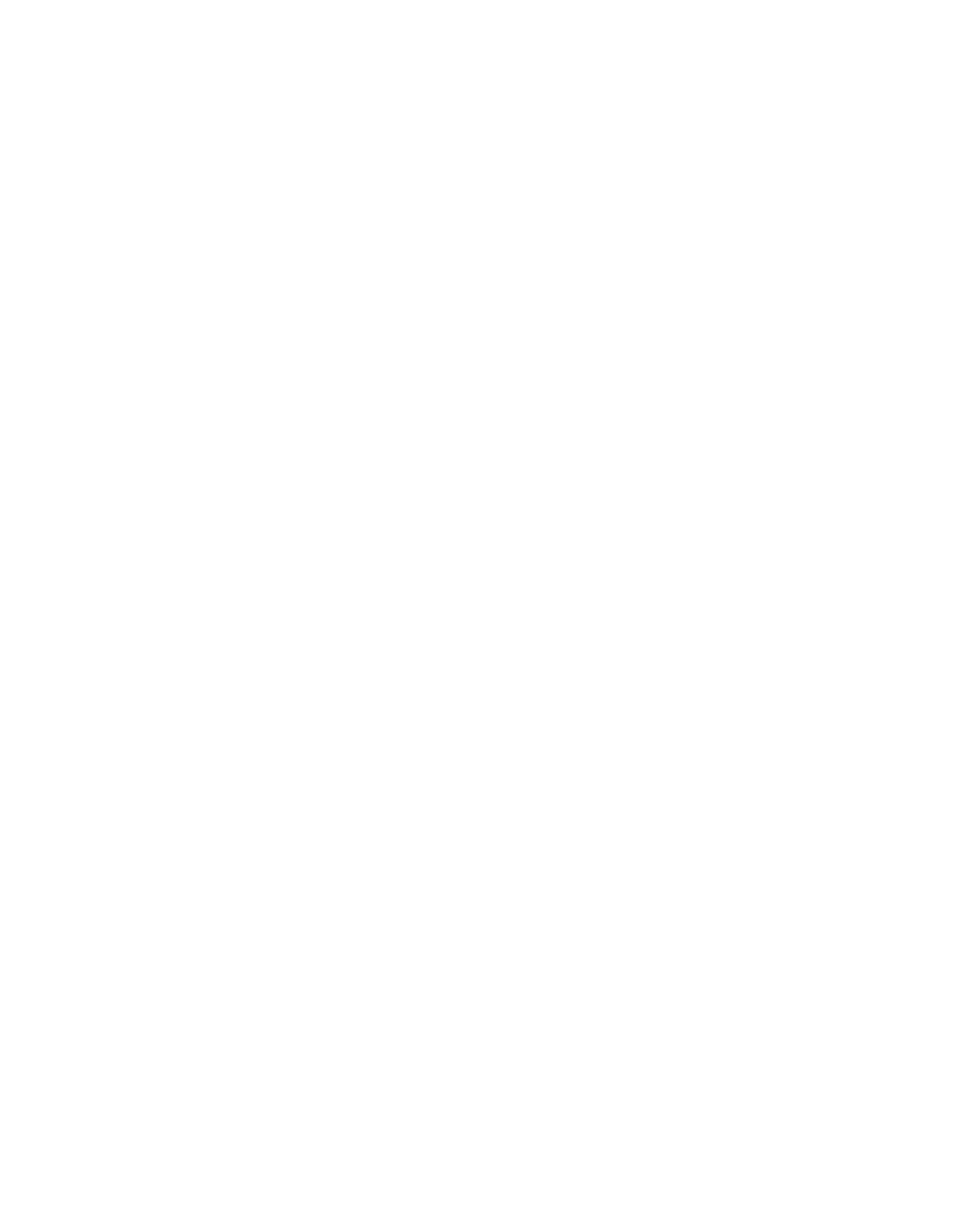for action as recommendations do. Hence, recommendations are one specific form of positive WOM communications. Similarly, studying consumer recommendations is not the same as opinion leadership. While recommenders can be ordinary/average consumers, opinion leaders are seen as knowledgeable in certain fields (e.g., fashion, technology, etc.) and, accordingly, are asked for their opinions in their "areas of expertise."

**Consumer Recommendations**. Given their importance, consumer recommendations have been addressed by marketing researchers mainly in two different ways. First, researchers have focused on referral management. Studies addressed the importance of referral management and the management of social interactions (Godes et al. 2005). Other researchers examined the effectiveness of reward programs aiming at enticing referrals (Biyalgorsky et al. 2001). Second, researchers have mainly treated recommending a product/firm as one "outcome" variable, among many others such as loyalty and repeat purchase. As a result, product recommendations have been a standard consequence in studies focusing on satisfaction (see, e.g., Cronin, Brady and Hult 2000), service quality (Zeithaml, Berry and Parasuraman 1996), and service recovery (see, e.g., Eisingerich and Bell 2007).

Consumer researchers also have attempted to examine the antecedents of consumer recommendations. Curren and Folkes (1987) studied attributional antecedents of consumer communications about products including the desire to complain to a firm, compliment a firm, warn against, or recommend a product to other consumers. Curren and Folkes (1987) manipulated dimensions of attribution, i.e., locus, controllability and stability to understand experiences leading to recommendations. Johnson, Zinkhan and Ayala (1998) focused on service referral and proposed a model consisting of four predictors of willingness to recommend a

service provider: affect, outcome, competency and courtesy.

**Methodologies**. Scholars have used a variety of research techniques to examine the motivations and antecedents of consumer communications. Structured surveys have been used in many studies on WOM (Hennig-Thurau et al. 2004; Richins and Root-Shaffer 1988) and opinion leadership (Clark and Goldsmith 2005; Lyons and Henderson). Few researchers have used the critical incident technique to understand the underlying motives of WOM (Sundaram et al. 1998) and interactions among different consumers (Zhang, Beatty and Mothersbaugh 2010). Other researchers have used a combination of methods; see, for example, Mazzarol et al. (2007) who used both focus groups and the critical incident technique to investigate drivers of Word of Mouth. The two studies most similar to the research described in this article [by specifically focusing on antecedents to consumer recommendations], namely Curren and Folkes (1987) and Johnson et al. (1998), used laboratory experiments involving hypothetical scenarios to manipulate the independent variables of interest.

#### **SUMMARY AND PREVIEW**

The review of the literature on offline consumer recommendations reveals two main categories of antecedent variables. The first category consists of personality traits such as self-esteem and a tendency to be concerned for others. The second set relates to consumers' experience with the product or firm such as satisfaction with the product performance and pleasant service recovery. Studies on online consumer recommendations reveal antecedents mostly similar to those of recommendations made offline.

In our research, we investigate the existence of anteceding variables pertaining to the circumstances surrounding the recommendation incident. Given that these circumstances might vary significantly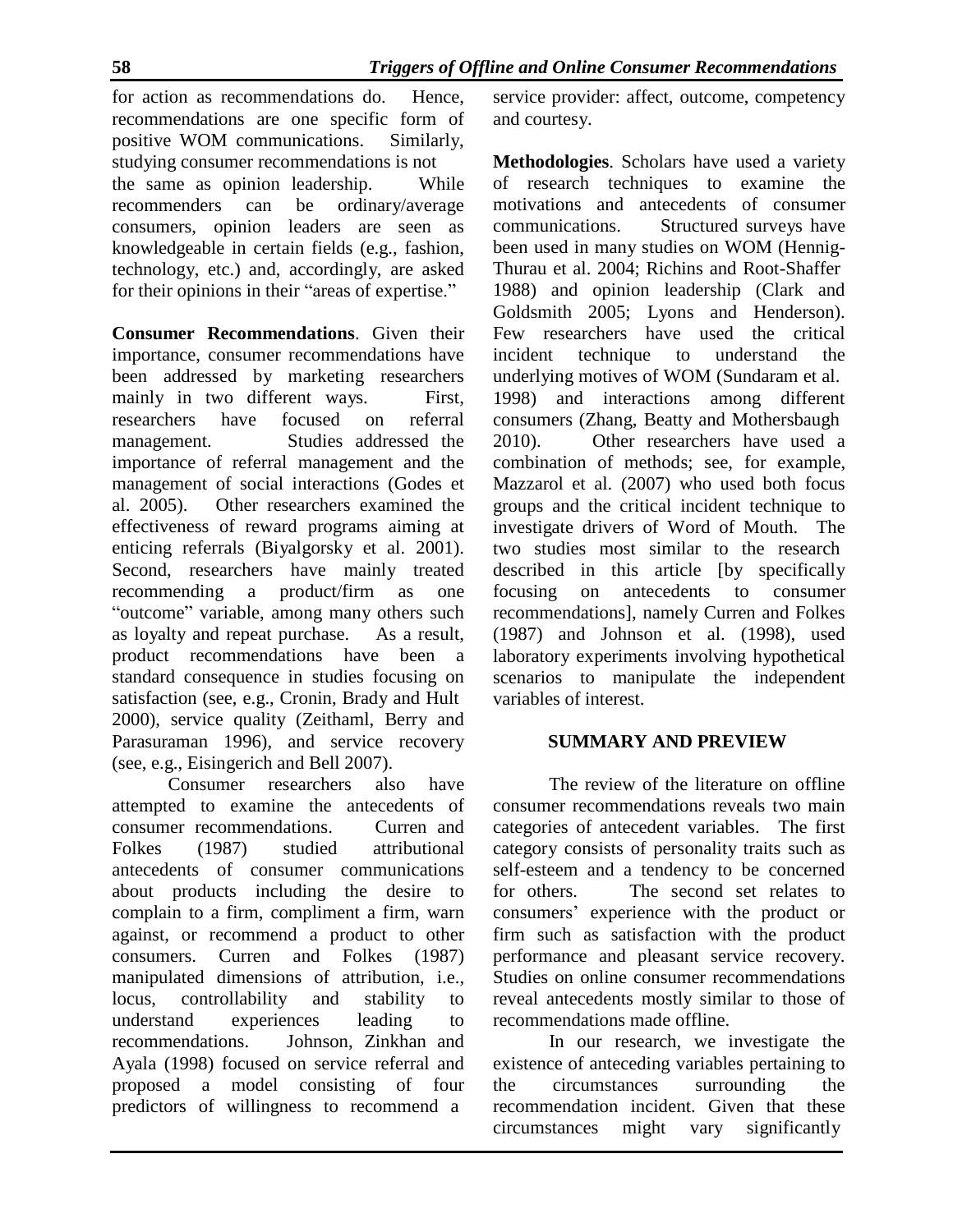between offline and online contexts, we present two studies focusing on face-to-face and online recommendations.

#### **METHODOLOGY**

Two studies are conducted. In the first study, we use the critical incident method and perform content analysis on answers provided by 100 respondents describing their experiences and explaining why they had recommended a product to a friend. In the second study, we examine product recommendations in an online context by performing content analyses of about 1,000 recommendations posted on a product review web site. In these analyses, we focus on comparing face-to-face and online recommendations.

This approach differs from that of most previous researchers in the area of consumer recommendations. Instead of using experiments with hypothetical scenarios (Johnson et al. 1998) to test the influence of pre-determined factor(s) on consumer recommendations (Curren and Folkes 1987), we perform content analysis on unstructured consumer reports of their actual experiences.

The critical incident technique used in Study 1 enables us to have a richer picture of consumers' thinking processes. The critical incident method mainly relies on a set of procedures to collect, content analyze, and classify observations of human behavior (Flanagan 1954). Researchers have used the critical incident technique extensively in marketing research (Gremler 2004) to study, among other areas, sources of satisfaction and dissatisfaction in service encounters (see, e.g., Bitner, Booms and Tetreault 1990), customer switching behavior (see, e.g., Keaveney 1995) and gift giving (see, e.g., Ruth, Otnes and Brunel 1999). This "story telling" method has proven to be a powerful tool that allows respondents to determine which details are the most relevant to them for the phenomenon being investigated (Gremler, 2004, p.66). Such a technique is particularly suitable for a study similar to others aiming at unveiling

important circumstances surrounding a recommendation situation.

The content analysis technique has been frequently used to gain insights to different aspects of consumer behavior. For instance, consumer researchers have used content analysis to better understand consumers' perceptions of pricing unfairness (Nasr Bechwati, Sisodia and Sheth 2008) and response to advertising messages (Kozinets and Handelman 2004). Content analysis has been also used by researchers examining online data, both consumer postings (see, e.g., Jayanti 2010) and firm websites (see, e.g., Dou, Nielsen and Tan 2002; Okazaki 2006). The advantage of analyzing online postings is that it is an unobtrusive method of data collection where the provider of the comments is not affected by the researcher in any way. By using the critical incident method in face-to-face encounters and analyzing the content of recommendations posted online we aim to better understand triggers to both personal and impersonal recommendations and comparing them.

#### **Study 1**

#### **Sample and Design**

One hundred undergraduate students completed a cross sectional survey for course credit. The sample consisted of 48% females where the mean age was 21 years. In the survey, respondents were asked to describe a situation where they "recommended a product/service to someone (a friend, colleague, family member, etc.) during the past twelve months." Respondents were told that it would be helpful to describe, in detail, what happened exactly and what made them make this recommendation. Similar instructions have been used by researchers applying the critical incident method of data collection (see, e.g., Bitner 1990; Keaveney 1995).

In an attempt to capture the full purchase cycle, respondents then were asked to describe what made them buy or know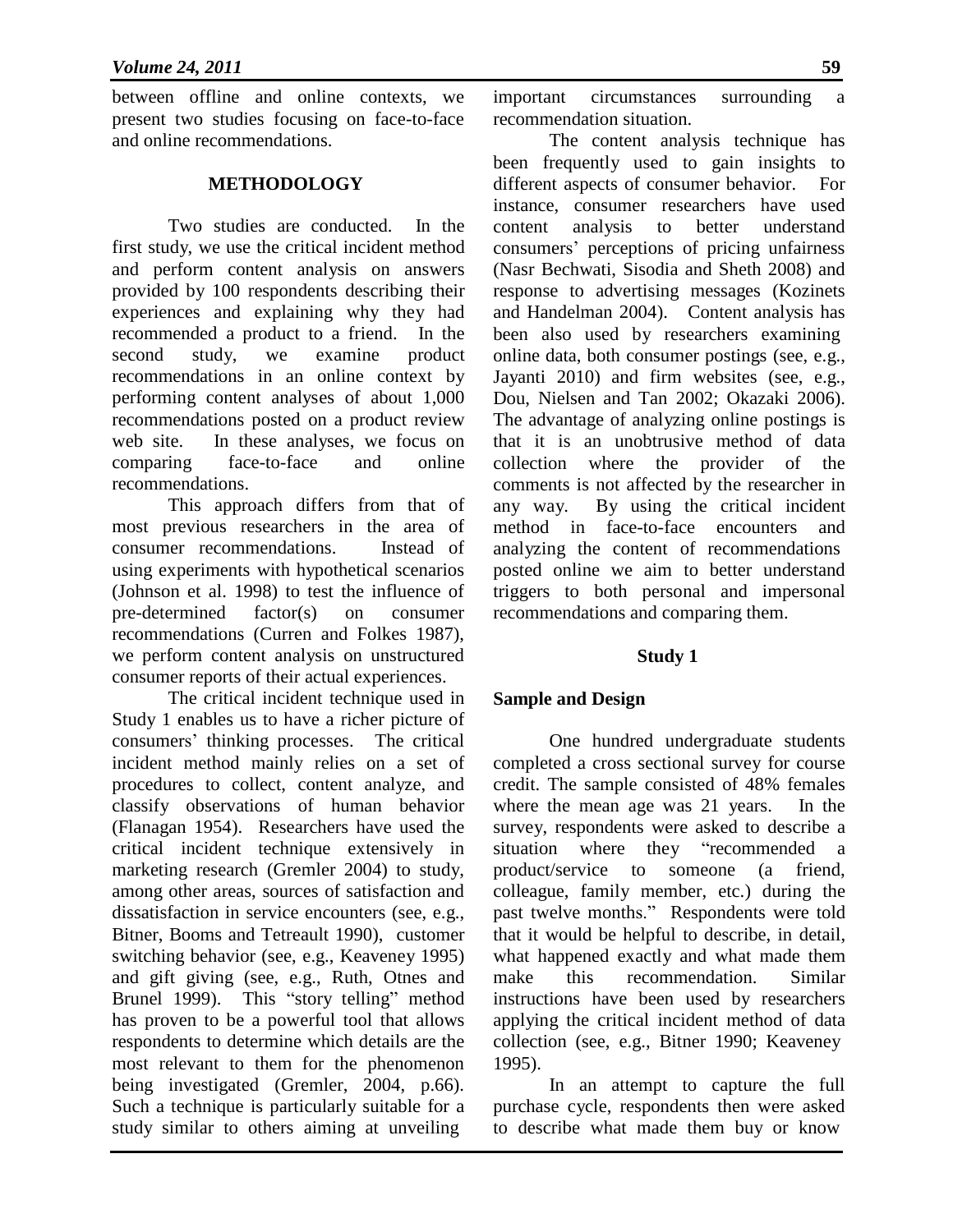about the recommended product in the first place. Similar to the first question, the second question was open-ended and respondents were asked to provide as many details as possible. Then, 7-point Likert type scales were used to measure respondents' own satisfaction with the recommended product, their attachment to the product and their level of activism. Appendix A reveals the scales used and related references.

A thorough content analysis was performed on the responses to questions one and two. Two judges worked sequentially on the content analysis. The first judge repeatedly examined the answers provided and identified emerging common themes and surfacing categorizations. The emerging themes and interpretations made by a first judge were then used for categorization by the second judge. The second judge confirmed the work done by the first judge by finding the structure set by the first judge to be accurate. Categorizations proposed by the first judge accommodated virtually all cases encountered and interpretations fairly represented the data at hand. Notably, Cohen's Kappa, a statistical measure of interrater reliability, was 0.94.

#### **Findings**

## **Direct Triggers of Recommendations**.

Analyses of Study 1 data revealed the existence of two circumstantial triggers and two internal triggers to consumer recommendations. The first external or circumstantial trigger was being approached and asked for advice. The data suggest that asking for assistance seems to generate a number of recommendations (32%). In effect, respondents wrote things such as: "I was approached by my friend who had recently broken his iPod" and "One of my cousins was looking for a cell phone to buy, so she asked me which one I could recommend."

The second circumstantial trigger was hearing a complaint about a currently used

product or a problem needing a solution. The data reveal that many recommenders (28%) volunteer recommendations upon hearing complaints. Respondents, for example, stated such things as "I recommended my aunt to purchase an iPod because she complained how her old MP3 player was useless," and "While I was doing my make-up, she was doing her hair and she was complaining about how horrible her hair straightener was. That's when I jumped in and recommended the one that I used."

Several recommendations appear to be motivated by internal factors without the presence of a contextual trigger. The first internal trigger for recommendations was extreme passion for the product/firm. Examples of recommendations motivated by passionate consumers include "I strive to convert as many people to the Mac for the simple reason that, in my eyes, it is a superior machine; I find that enough of a reason to recommend this product to, virtually, anyone." A second internal driver for recommendations was self-interest and the desire to make money out of the recommendations. Selfish reasons are illustrated in the following statements "The sale of another vehicle would increase my father's credibility and possibly increase future business," and "I mainly recommend it because the more people who invest in this product the more money I can make out of it."

Finally, it is notable that our analyses show that delight is not always felt by recommenders. To illustrate: about 34% of our respondents did not report the highest level of satisfaction of 7 on a 7-point scale. Hence, although satisfaction is high among our respondents with a mean 6.3 (sd=.08), delight is not reported by all recommenders. A small portion (7%) of our respondents did not even experience the recommended products themselves.

**Other Findings**. Data of Study 1 reveal the existence of intimacy between recommenders and recommendees. This intimacy is reflected in the responses of 34% of the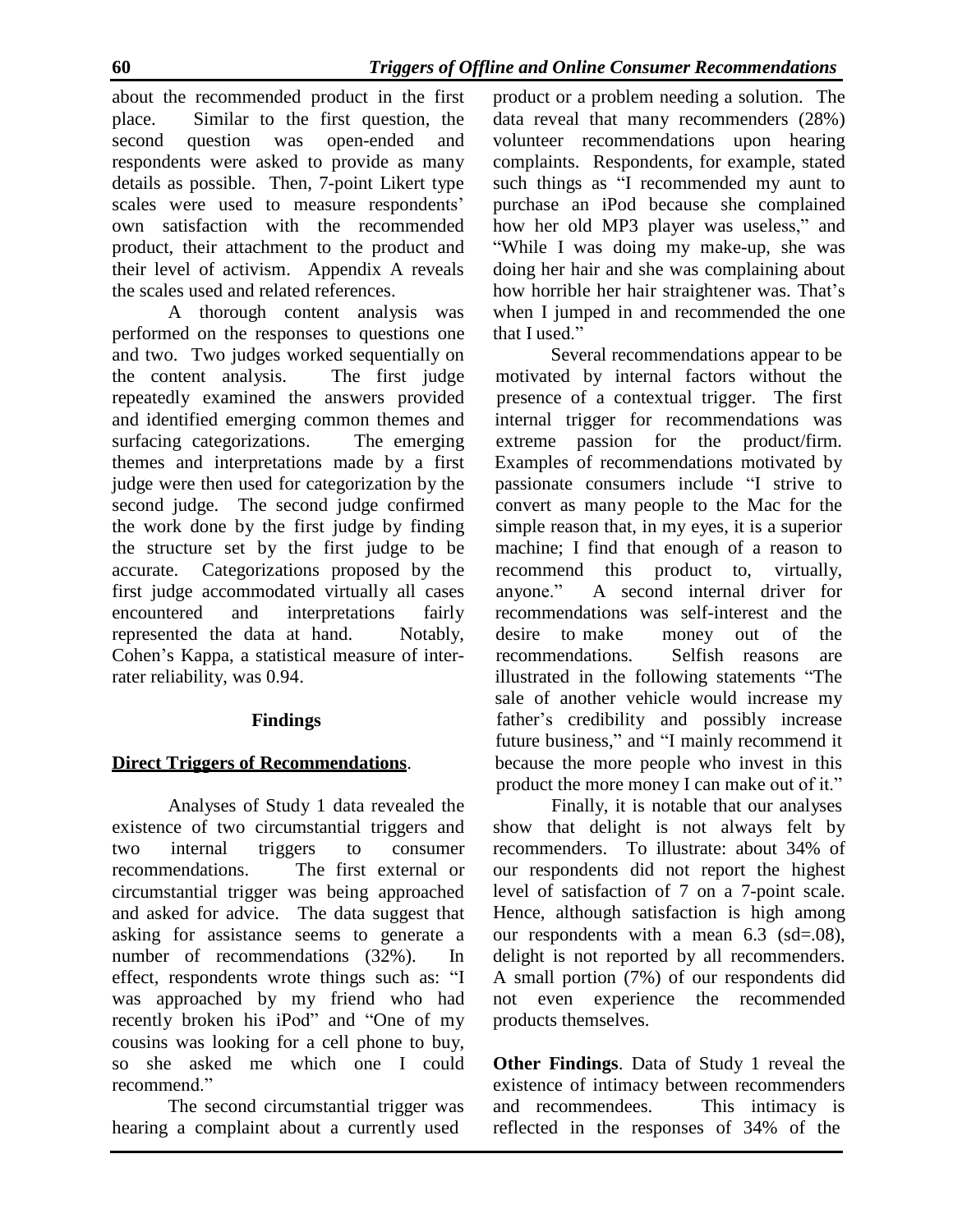respondents whom, in their descriptions, predicted how recommendees would feel about a product based on personal information about their preferences and resources. Examples of such thoughts include "I thought it was important for it to be durable because my mom drops things a lot," and "I also know James well. I know that he likes to watch television a lot and he gets bored really easily."

These findings show that passionate recommenders are driven mainly by their perception of the importance of the product in one's life or their attachment to the product (see Appendix A for scale items). Respondents' level of activism was found to not affect the frequency of reported passiondriven recommendations. Previous researchers expected product evangelists to be activists by nature (Bloch 1986).

Finally, analysis of the data confirms the importance of recommendations in driving product acquisitions. In describing what led to them acquiring the product in the first place, respondents mentioned price, product features, and having seen an advertisement. Interestingly, however, several respondents (32%) stated that their purchase was driven by recommendations by friends or family. The analysis of the data also revealed an essential role for trial in acquiring a product. 23% of the respondents bought after they had tried the product with a friend or accepted a firm's free trial proposal. The findings of Study 1 imply a loop linking trial to satisfaction to product recommendations.

#### **Discussion**

The main contribution of Study 1 is revealing the role of contextual factors in triggering recommendations. In effect, a large proportion of recommenders presented their recommendations in response to adviceseeking or upon hearing a complaint. Many respondents described situations where advice was sought or complaints were presented. Although researchers on WOM and opinion leadership have identified related constructs

such as self involvement and concern for others (Dichter 1966; Sundaram et al. 1998), they did not discuss situations that stimulate such motivations. Our collection of incidental data pertaining to the detailed situation including when, where, and how a recommendation occurred helps in drawing a more comprehensive picture of the circumstances surrounding product recommendations. For instance, the finding that recommendations are made in response to hearing a complaint is new and has not been identified as a trigger to consumer recommendations by previous researchers. Such a finding may have interesting practical implications as discussed later in this article.

Data analyses confirm findings of previous research in satisfaction but also raise interesting questions concerning the exclusive role of delight in consumer recommendations. Our results support the role of high levels of satisfaction as a prerequisite for product recommendations. These findings are in line with marketing literature which has identified satisfaction as a main antecedent of positive communications about the product (see, e.g., Mazzarol et al. 2007). Although our research in general supports the special attention given by previous researchers to the construct of delight and its implications concerning referrals and product recommendations (Barnes, Beauchamp and Webster 2010), one third of our respondents did not report total delight with the recommended product and a few of them did not even experience the product themselves. This interesting finding lends additional support for the key role of other factors, particularly circumstantial ones, in triggering offline recommendations.

The familiarity or intimacy between recommenders and recommendees revealed in Study 1 is an intriguing finding that might shed new light on our understanding of product recommendations. Previous researchers have examined the role of personal ties between the two parties and have pointed to the fact that stronger ties lead to more effective messages (Brown and Reingen 1987). These researchers were, however,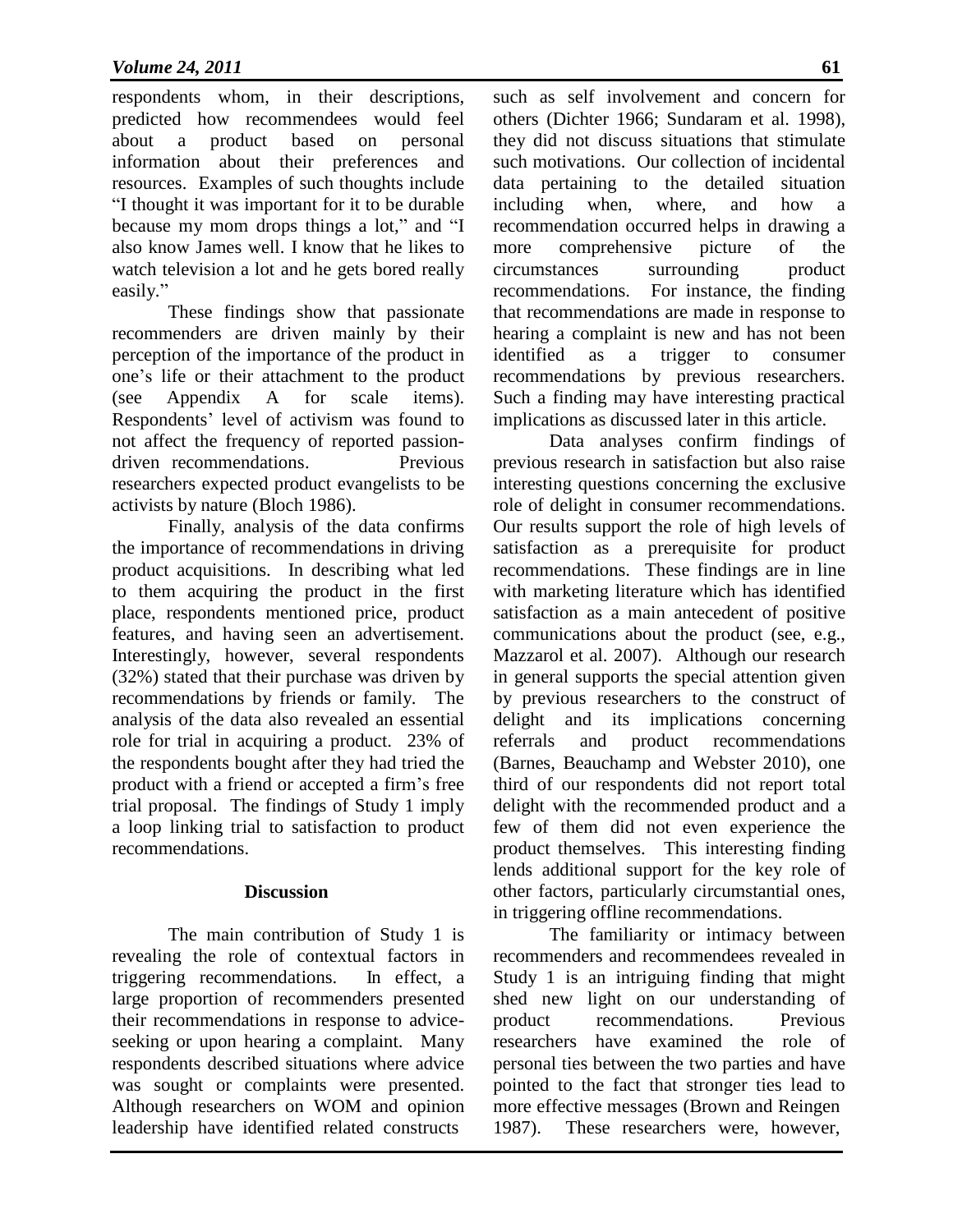mainly concerned with credibility and linked stronger ties to higher levels of trust in the recommenders. Our findings reveal something different where familiarity means an intimate knowledge of the recommendees' preferences and characteristics implying the ability to make better or more suitable recommendations. This finding is in line with Xia and Nasr Bechwati's (2008) finding that a reader's ability to cognitively personalize with a product review makes the review resonate better with the reader and, hence, more influential.

Findings of Study 1 have useful managerial implications. For instance, findings point to the extreme importance of product trial as an essential step that ultimately leads to product recommendations. Marketing academicians and practitioners have emphasized the role of trial and have come up with creative ways to enable potential consumers to try less traditionally divisible products such as offering free trial periods for intangible services and limitedtime free downloads. Our findings reinforce the need for such creative strategies.

Results of Study 1 involving exclusively offline cases raise intriguing questions about online product recommendations. First, the two types of external recommendations triggers identified in Study 1, namely responding to advice seeking and to complaints, do not seem to have a "natural" context online. Hence, in the absence of such triggering contexts online, it is interesting to investigate whether it is appropriate to conclude that all online recommenders are either strongly passionate about the products they recommend or driven by selfish reasons. Second, the clear existence of intimacy between provider and receiver of a recommendation and the impact of personal information in offline contexts as revealed in our first study raise interesting questions about the motives of online recommenders and the effectiveness of online recommendations where both intimacy and personal information is lacking. Third, the importance of contextual factors unveiled in

Study 1 is intriguing as it, on one hand, might imply that different dynamics rule online recommendations. On the other hand, this phenomenon might encourage onliners to try to simulate an environment similar to that offline where potential recommenders have the opportunity to be sought for advice or to know of a complaint online.

## **Study 2**

## **Sample and Design**

In Study 2, content analysis was performed on 1,000 product recommendations posted online on buzillions.com. Buzzillions.com is a product review site with approximately twelve million reviews. It covers a wide variety of products including, among others, electronics, sports, clothing, books, and home and gardening. Buzzillions.com is not a retailer; the website managers state that all reviews are posted by real consumers, not retailers. [We, however, could not verify this statement.] The posted reviews can be positive or negative. Each review posting is followed by a question about whether or not the reviewer recommends the product/service to others.

One hundred students were asked to go to the buzzillions.com website and randomly choose one review for each of ten products/services of interest to them. The only restriction set on their choice of a review was to only include reviews where the reviewer recommended the product (i.e., answered "yes" to the recommendation question). Hence, a total number of 1,000 reviews posted online were reviewed. The recommendations chosen covered approximately 900 brands in several industries.

A content analysis was performed on the reviews posted online. First, two judges worked separately on looking for indications whether the online triggers match those of the offline context as found in Study 1. Second, the judges worked sequentially on additional content analysis. In this phase of the analysis,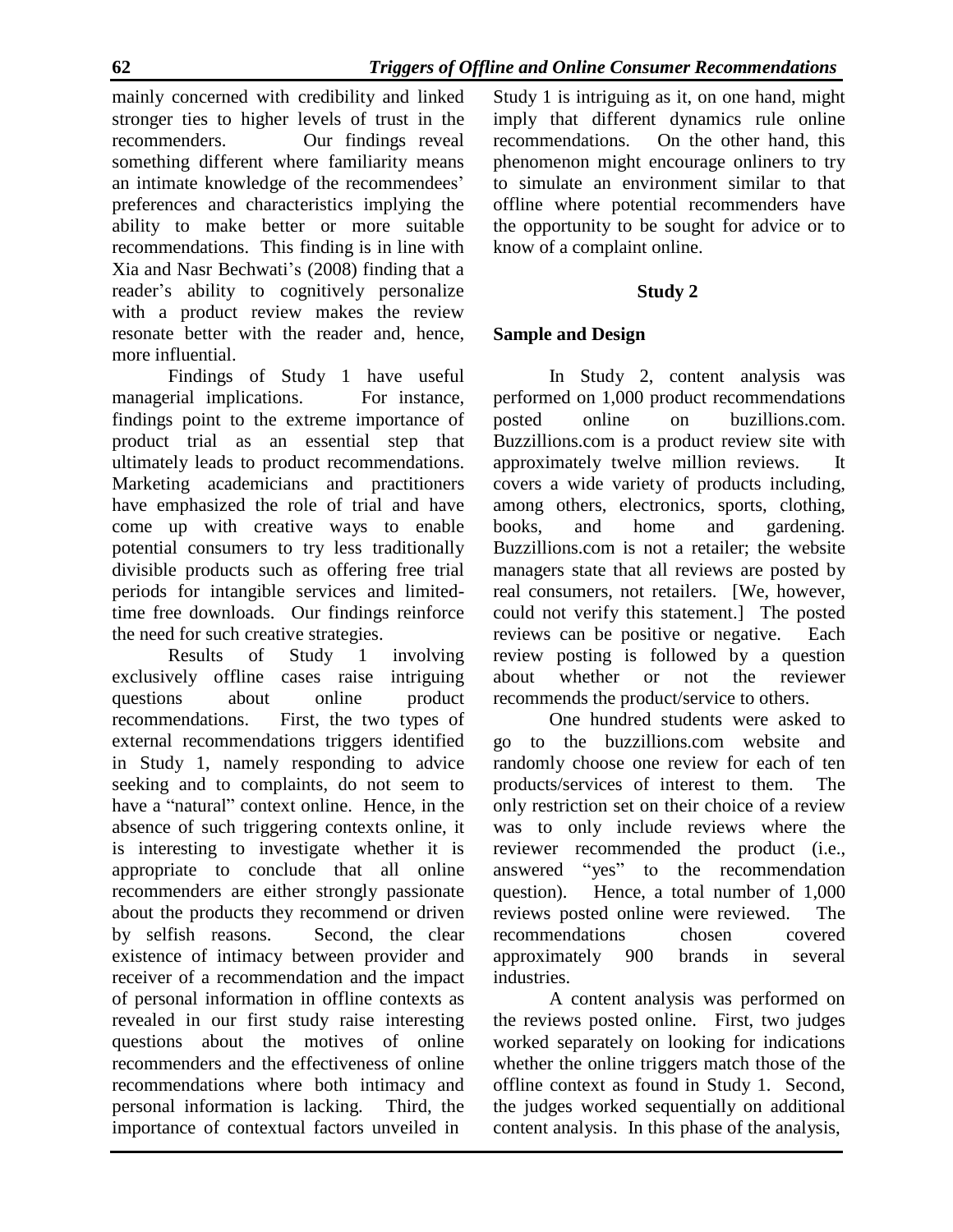the first judge repeatedly examined the reviews posted and identified emerging common themes. The emerging themes and interpretations made by that first judge were then used for confirmation (or lack) by the second judge. The second judge confirmed the work of the first judge by finding the structure set by the first judge to be accurate (Cohen's Kappa = 0.91). The interpretations/categorizations made by the first judge were viewed to be a fair and accurate representation of the data at hand.

#### **Findings**

#### **Online vs. Offline Triggers of Consumer Recommendations**.

Our examinations of the online postings in comparison to the triggers found in Study 1 reveal that online recommendations are ruled by dynamics different than those of offline recommendations. Of the two external and two internal triggers identified in Study 1, delight with the product seems to be the main driver of online recommendations. In effect, none of the 1,000 posted reviews referred to the reviewer being asked for advice and, hence, writing the review in response. Similarly, none of the reviews included a mention of hearing complaints from others. In addition, self-interest was not reported in any of the online reviews examined.

These results reveal an overwhelming satisfaction, even total delight, with the product recommended. Reviewers praised the product features and described their positive experience with the product. A significant percentage of reviews used expressions like "I love this product" (38%) and "the best product I have ever had" (29%). To further examine the extent to which recommenders were driven by passion for the product, we analyzed the posted recommendations for other statements of hyperbole such as "awesome", "superb" and "perfect". Interestingly, such extreme terms were used in the vast majority of the reviews. Hence,

recommenders appeared to be passionate in describing product performance and superiority.

**Other Findings**. Study 1 revealed the existence of intimacy between recommenders and recommendees with recommenders predicting how recommendees would feel about a product based on personal information about their preferences and resources. As expected, this did not occur in online recommendations where reviewers do not know the readers. However, interestingly, reviewers provided information about themselves that could be quite relevant and useful to the readers. For instance, almost one-fourth of the reviews included expressions like "I have a dark skin", "my feet are wide with high arches" and "I am a full-time working mom". While reviewers were not expected to know the readers of their recommendations, they seemed to include in their recommendations descriptions to help these readers determine how suitable a product might be for them. Similarly, approximately, 19% of the online recommenders included expressions like "if you have a long commute early in the morning" and "if you are a dog lover and have a small house." In other words, recommenders seemed to be concerned with providing readers with information to help them determine whether the product recommended would work for them.

Although none were reportedly sought for advice, a significant number of online reviewers seemed to be concerned about providing the proper advice to the readers. In effect, although all the reviews examined were positive and even passionate, more than one-fourth of the reviewers (26%) drew the reader's attention to negative aspects in the product and warned against certain uses. Accordingly, expressions similar to "the only drawback is", "what I did not like about it" and "make sure you clean the glass before applying the product" were frequent.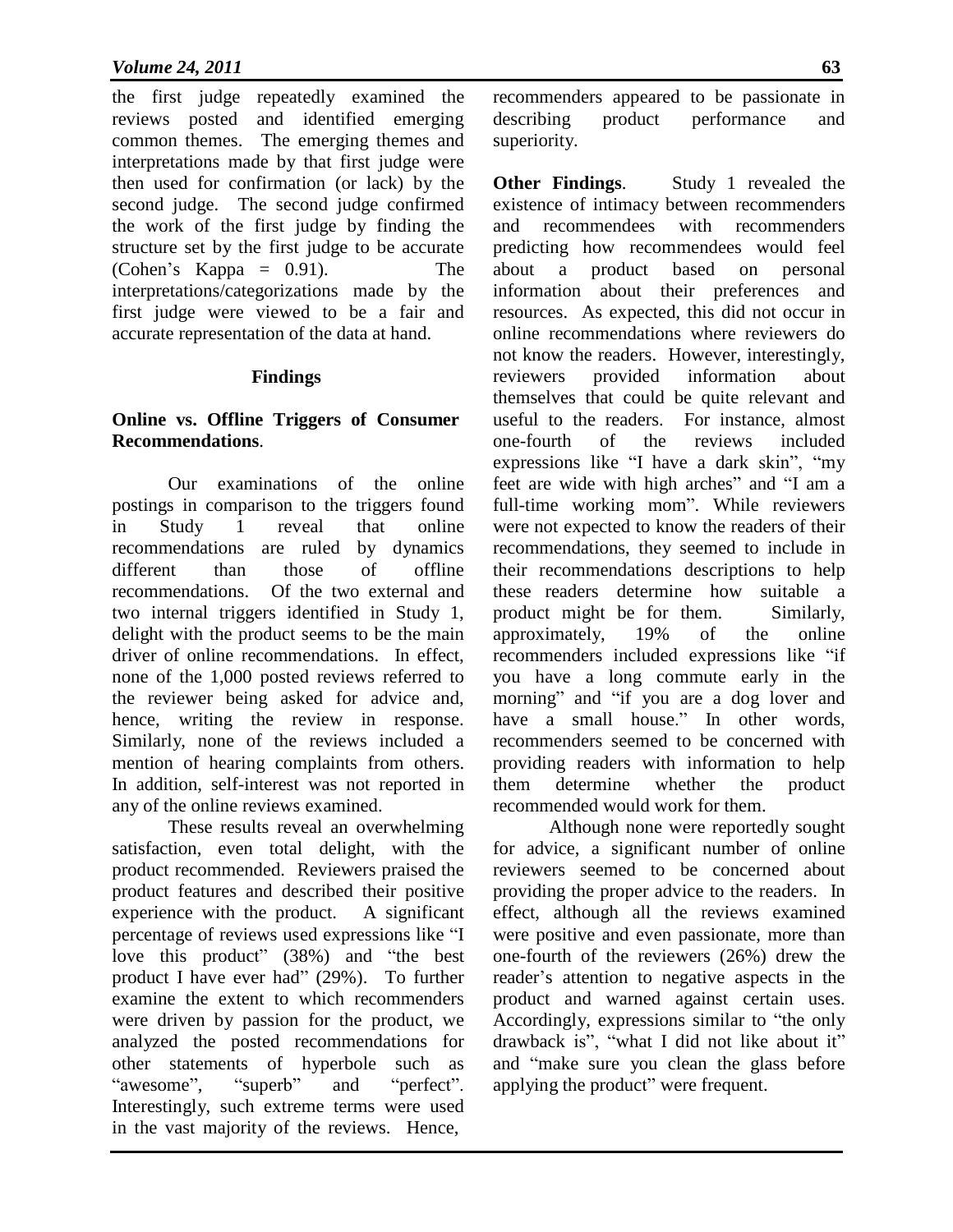#### **Discussion**

In comparison to those of Study 1, findings of Study 2 reflected a greater role for delight in triggering consumer recommendations online (vs. offline). While delight was explicitly reported by a limited proportion of respondents in the first study, data of Study 2 reflected the passion that online recommenders overwhelmingly had for the products they recommended. Consumers' excitement about the products they were recommending online was obvious through the extreme terms they used in describing these products. The key role of delight as preached by previous researchers (see, e.g., Barnes et al. 2010) seems to gain even greater importance in the age of electronic networking.

Taken together, the results of studies 1 and 2 provide insights about what online website managers can do to provide online contexts similar, as much as possible, to offline ones leading to consumer recommendations. Given the growth of social media, a major challenge to marketers is to nurture online contexts that help expand beyond recommendations driven by passionately delighted consumers. Practices encouraging postings of complaints and questions are attempts to foster these contexts. Examples of websites encouraging comments and inquiries include, among many, Advice Network and Blurtit.com. Furthermore, to encourage recommendations from less passionate consumers, a growing number of sites invite consumers to review products they bought from them. For instance, Dell.com sends emails to buyers who used their website asking them to review the product(s) they had bought from the site. Similarly, firms can create a forum where consumers share their favorable experiences. Examples of such tactics include Chevrolet dealers' sponsoring Corvette clubs to provide reinforcement for existing enthusiasts and a support group for sports car newcomers (Bloch 1986).

The analyses of the online reviews in Study 2 present interesting implications about the usefulness of online recommendations. Research in persuasion has implicitly questioned the usefulness and effectiveness of messages presented by total strangers (see, e.g., Ratneshwar and Chaiken 1991; Tormala and Petty 2004). Data from Study 2 imply that online reviewers seem to take their task seriously and try hard to provide relevant and proper advice through (1) trying to describe the best fit for the product, and (2) cautioning against negative features or applications. This finding is refreshing and is in line with previous research identifying involvement (Ditcher 1966) and concern for other consumers (Hennig-Thurau et al. 2004) as main motives for consumer communications.

Given the findings gained in Study 2, it is worth noting that firms can provide platforms to encourage practices that improve the relevance and usefulness of online consumer recommendations despite the lack of personal familiarity. Firms are taking steps that aid consumers provide more effective recommendations through, e.g., enabling consumers to identify the most relevant reviews via techniques similar to segmentation and targeting practices traditionally applied by marketers. Similar to L. L. Bean's, websites can ask reviewers to provide information about themselves before posting their comments. Other websites allow for questions and, hence, for reviewers to provide answers to specific questions (see, e.g., product-reviews.net). A few sites also group consumers to form more homogenous clusters. Examples of such sites include amazon.com and reddit.com, both of which use moderators to form niche communities. On the other hand, several sites ask reviewers to state both the pros and the cons of a product (see, e.g., zappos.com) or provide an editor's summary of all reviews posted (such as theperformanceleader.com).

Usefulness of online reviews is highly contingent on whether these reviews are driven by self-interest with credibility being a particularly important issue online. While findings of Study1 reveal the existence of recommendations motivated by self-interest,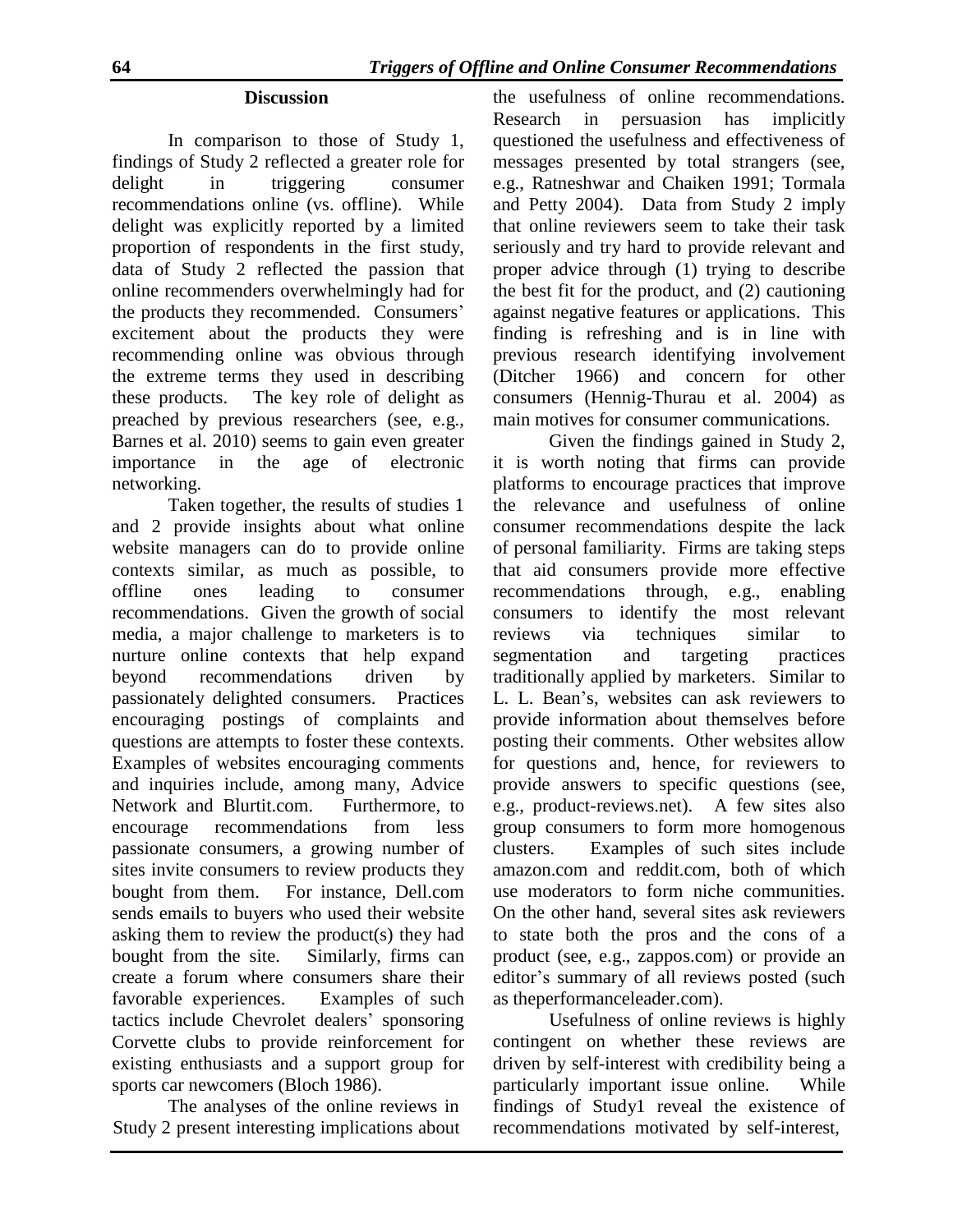the 1,000 online reviews analyzed in Study 2 are void of any explicit reference to selfinterest. This finding is expected but does not preclude the existence of such hidden motives even among the 1,000 reviews analyzed. The possibility of providing a review for selfish reasons presents a challenge to website managers. Several sites ask corporate reviewers to clearly state their identity (see, e.g., buzzillions.net). However, controlling for self-interest-driven recommendations might be unachievable. Hence, there is a need to educate readers to discard such reviews through, e.g., focusing on average ratings and avoiding reliance on reviews when only a few of them are posted.

#### **CONCLUSION AND FUTURE RESEARCH**

The main contribution of this research is its comparison of triggers of online consumer recommendations to those offline. The use of the critical incident technique offline helped us to reveal interesting findings about the circumstances leading to offline recommendations. The content analysis of a large number of recommendations posted online for a wide array of products provides us with a natural and telling picture. Our findings lead to interesting insights and implications such as the growing importance of delight in the Internet age and the need to provide opportunities for consumers to complain and seek advice online. We also provide examples of practices that can improve the relevance and usefulness of online reviews.

The methods used in this research can be supplemented by other techniques to further examine the data and enrich the studying of consumer recommendations. First, despite its usefulness, the critical incident technique has limitations such as lack of accurate recall and selective choice of incidents (Gremler 2004). Supplementing this technique with other methods such as keeping diaries by panels can help deal with these limitations. In addition, expanding the

pool of respondents beyond college students to include more heterogeneous groups of consumers may reveal additional triggering contexts. Second, although unobtrusive and inclusive of a wide variety of products, the content analysis of online postings is a first step toward understanding online recommendations. Supplementing content analysis with communicating with reviewers through, for example surveys, may help better detect additional contexts that trigger online recommendations.

This research raises several questions which we believe are worth investigating in the future. For example, an interesting research project would be to examine whether and how the dynamics described above change across industries.

This study purposefully investigates a wide variety of products to focus on the act of recommending per se. However, previous research has identified product involvement as one of the few main antecedents of product recommendations (Dichter 1966). Hence, the impact of product type on product recommendations dynamics might vary and is interesting to study. Another natural extension to our work is to further investigate what triggers readers of online reviews to accept or reject a recommendation.

#### **REFERENCES**

- Barnes, Donald C., Michelle Bednarz Beauchamp and Cynthia Webster (2010), "To Delight or Not to Delight? This is the Question Service Firms Must Address," *The Journal of Marketing Theory and Practice*, 18, 3, 275- 284.
- Bitner, Mary Jo (1990), "Evaluating Service Encounters: The Effects of Physical Surroundings and Employee Responses," *Journal of Marketing*, 54, April, 69-82.
- Biyalgorsky, Eyal, Eitan Gertsner and Barak Libai (2001), "Customer Referral Management: Optimal Reward Programs," *Marketing Science*, 20, 1, 82-96.
- Bloch, Peter H. (1986), "The Product Enthusiast: Implications for Marketing Strategy," *The Journal of Consumer Marketing*, 3, 3, 51- 62.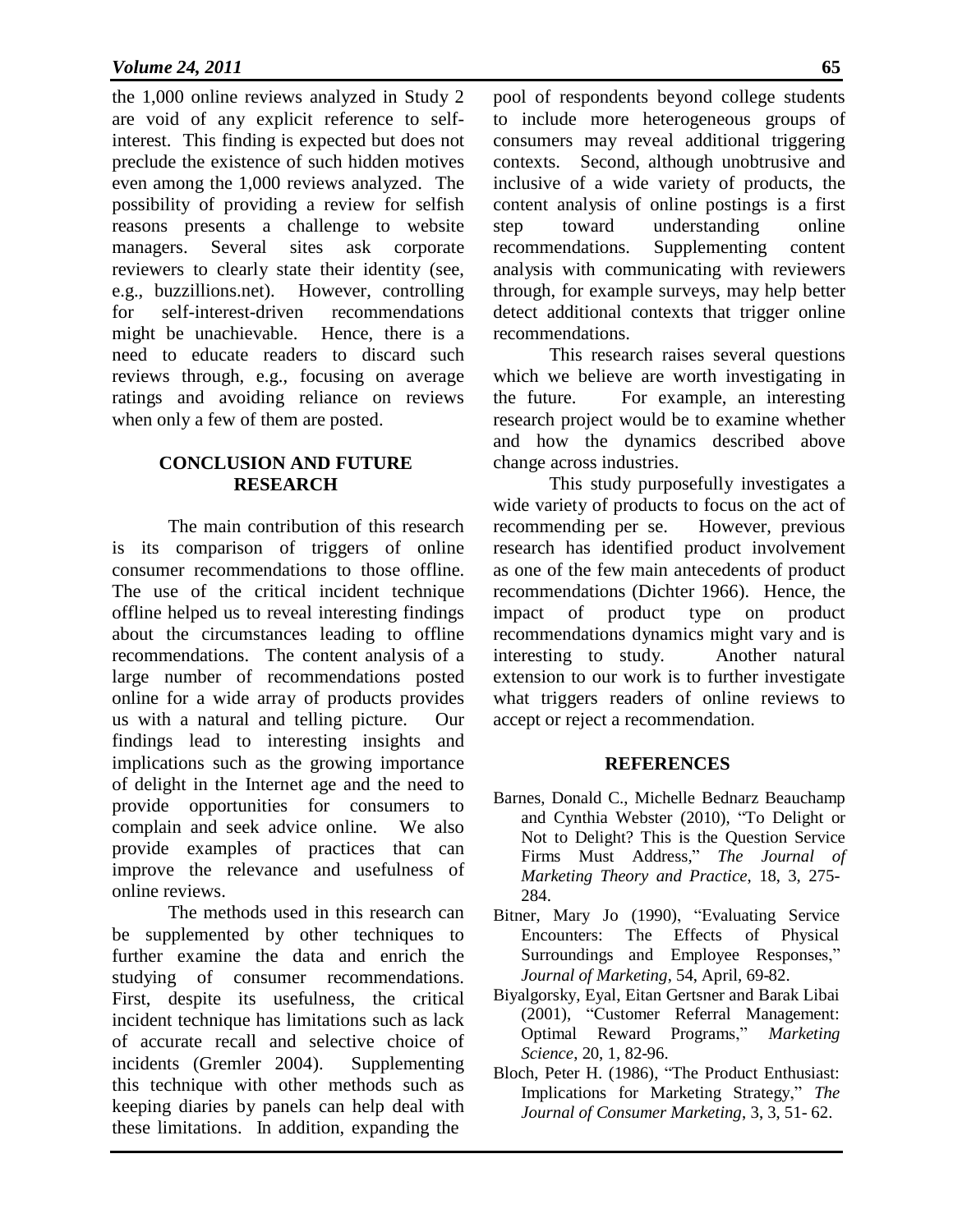- Bloch, Peter H. and Marsha Richins (1983), "A Theoretical Model for the Study of Product Importance Perceptions," *The Journal of Marketing*, 47, Summer, 69-81.
- Bone, Paula Fitzgerald (1995), "Word-of-Mouth Effects on Short-Term and Long-Term Product Judgments," *Journal of Business Research*, 32, 3, 213-223.
- Brown, Jacqueline Johnson and Peter H. Reingen (1987), "Social Ties and Word-of Mouth Referral Behavior," *Journal of Consumer Research*, 14, December, 350-362.
- Clark, Ronald A. and Ronald E. Goldsmith (2005), "Market Mavens: Psychological Influences," *Psychology & Marketing*, 22, 4, 289-312.
- Cronin, J. Joseph Jr., Michael K. Brady and G. Tomas Hult (2000), "Assessing the Effects of Quality, Value, and Customer Satisfaction on Consumer Behavioral Intentions in Service Environments," *Journal of Retailing*, 76, 2, 193-218.
- Curren, Mary T. and Valerie S. Folkes (1987), "Attributional Influences on Consumers' Desires to Communicate about Products," *Psychology & Marketing*, 4, Spring, 31-45.
- Curtin, Nicola, Abigail Stewart and Lauren Duncan (2010), "What Makes the Political Personal? Openness, Personal Political Salience, and Activism," *Journal of Personality*, 78, 3, 943-955.
- De Matos, Celso Augusto and Carlos Alberto Vargas Rossi (2008), "Word-of-Mouth Communications in Marketing: A Meta-Analytic Review of the Antecedents and Moderators," *Journal of the Academy of Marketing Science*, 36, 578-596.
- Dichter, Ernest (1966), "How Word-of-Mouth Advertising Works," *H B R*, Nov-Dec., 147- 166.
- Dou, Wenyu, Ulrik Nielsen and Chee Ming Tan (2002), "Using Corporate Websites for Export Marketing," *Journal of Advertising Research*, 42, 5, 105-115.
- Dye, Renee (2000), "The Buzz on Buzz," *Harvard Business Review*, November-December, 139-146.
- Eisingerich, Andreas B. and Simon J. Bell (2007), "Maintaining Customer Relationships in High Credence Services," *The Journal of Services Marketing*, 21, 4, 253-262.
- Flanagan, John C. (1954), "The Critical Incident Technique," *Psychological Bulletin*, 51, 4, 327-58.
- Flynn, Leisa Reinecke, Ronald E. Goldsmith and Jacqueline K. Eastman (1996), "Opinion Leaders and Opinion Seekers: Two New Measurement Scales," *J*. *Academy of Marketing Science*, 24, 2, 137-147.
- Godes, David, Dina Mayzlin, Yubo Chen, Sanjiv Das, Chrysanthos Dellarocas, Bruce Pfeiffer, Barak Libai, Subrata Sen, Mengze Shi and Peeter Verlegh (2005), "The Firm's Management of Social Interactions," *Marketing Letters*, 16, 3-4, 415-428.
- Hennig-Thurau, Thorsten, Kevin P. Gwinner, Gianfranco Walsh and Dwayne D. Gremler (2004), "Electronic Word-of-Mouth Via Consumer-Opinion Platforms: What Motivates Consumers to Articulate Themselves on the Internet?" *Journal of Interactive Marketing*, 18, 1, 38-52.
- Gremler, Dwayne D. (2004), "The Critical Incident Technique in Service Research," *Journal of Service Research*, 7, 1, 65-89.
- Jayanti, Rama K. (2010), "A Netnographic Exploration," *J. of Advertising Research*, xxx, June, 181-196.
- Johnson, Madeline, George M. Zinkhan and Gail S. Ayala (1998), "The Impact of Outcome, Competency and Affect on Service Referral," *The Journal of Services Marketing*, 12, 5, 397-406.
- Keaveney, Susan M. (1995), "Customer Switching Behavior in Service Industries: An Exploratory Study," *Journal of Marketing*, 59, 71-82.
- Kozinets, Robert V. and Jay M. Handelman (2004), "Adversaries of Consumption: Consumer Movements, Activism, and Ideology," *Journal of Consumer Research*, 31, 3, 691-703.
- Lyons, Barbara and Kenneth Henderson (2005), "Opinion Leadership in a Computer-Mediated Environment," *Journal of Consumer Behaviour*, 4, 5, 319-329.
- Maxham, James G. III (2001), "Service Recovery's Influence on Consumer Satisfaction, Positive Word-of-Mouth, and Purchase Intentions," *Journal of Business Research*, 54, 1, 11-24.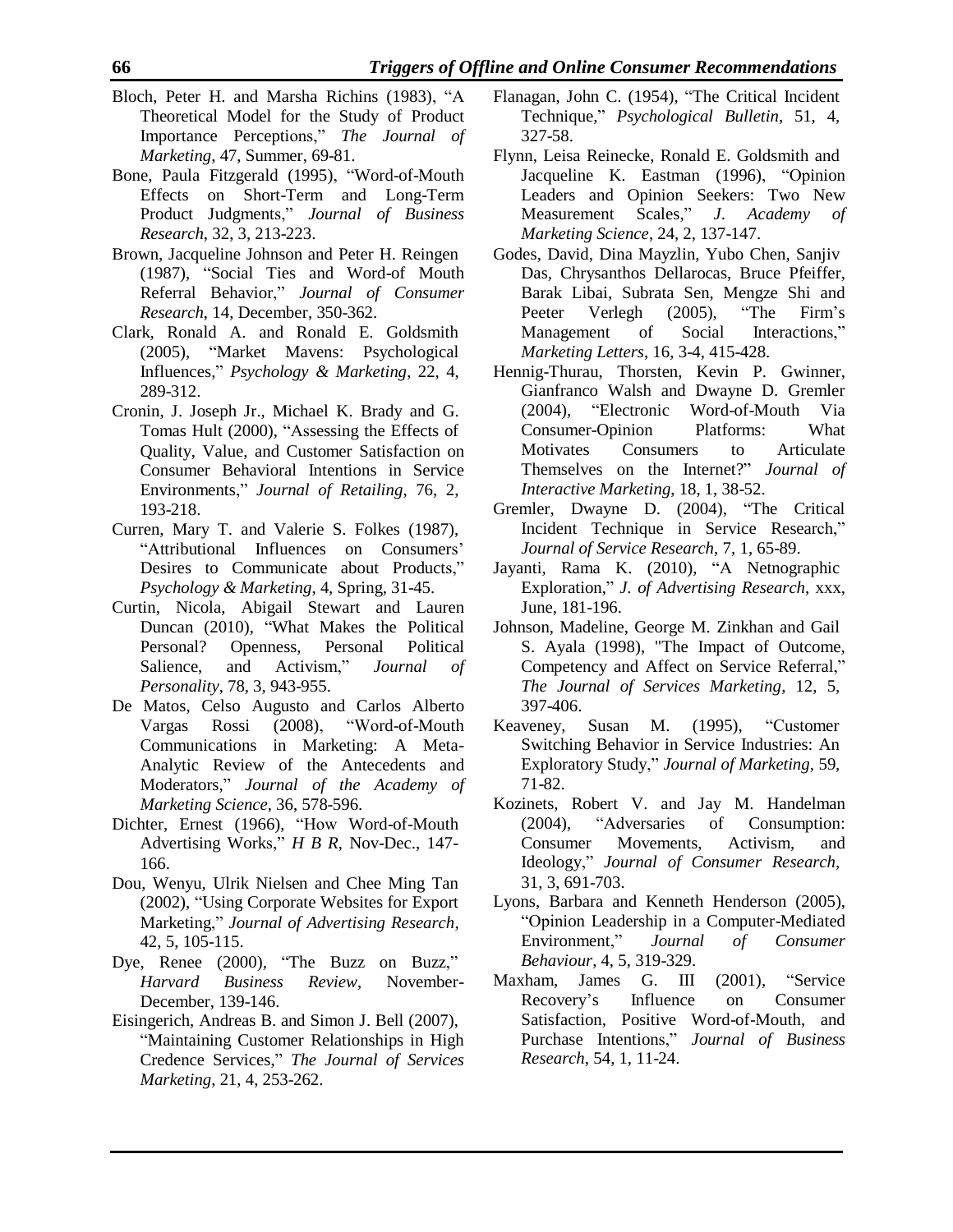- Mazzarol, Tim, Jillian C. Sweeney and Geoffrey N. Soutar (2007), "Conceptualizing Word-of-Mouth Activity, Triggers and Conditions: An Exploratory Study," *European Journal of Marketing*, 41, 11/12, 1475-1494.
- Mittal, Banwari (1995), "A Comparative Analysis of Four Scales of Consumer Involvement," *Psychology and Marketing*, 12, 7, 663-682.
- Nasr Bechwati, Nada, Rajendra Sisodia and Jag Sheth (2009), "Developing a Model of Antecedents to Consumers' Perceptions and Evaluations of Price Unfairness," *J. of Business Research*, 62, 761-767.
- Okazaki, Shintaro (2006), "Excitement or Sophistication? A Preliminary Exploration of Online Brand Personality," *International Marketing Review*, 23, 3, 279-303.
- Ratneshwar, S. and S. Chaiken (1991), "Comprehension's Role in Persuasion: The Case of Its Moderating Effect on the Persuasive Impact of Source Cues," *J. of Consumer Research*, 18, June, 52-64.
- Reichheld, Frederick F. (2003), "The One Number You Need to Grow," *HBR*, 81, 12, 46-54.
- Richins, Marsha and Teri Root-Shaffer (1988), "The Role of Evolvement and Opinion Leadership in Consumer Word-Of-Mouth: An Implicit Model Made explicit," *Advances in Consumer Research*, 15, 32-36.
- Rogers, Everett M. (1983). *Diffusion of Innovations*. 3rd ed. New York: Free Press.
- Schindler, Robert, Maureen Morrin and Nada Nasr Bechwati, (2005), "Shipping Charges and Shipping-charge Skepticism: Implications for Direct Marketers' Pricing Formats," *Journal of Interactive Marketing,* 19, 1, 41- 53.
- Seguin, Chantal, Luc G. Pelletier and John Hunsley (1998), "Toward a Model of Environmental Activism," *Environment and Behavior*, 30, 5, 628-642.
- Sundaram, D.S., Kaushik Mitra, K. and Cynthia Webster (1998), "Word-of-Mouth Communications: A Motivational Analysis," *Advances in Consumer Research*, 25, 527-531.
- Tormala, Zakary L. and Richard E. Petty (2004), "Source Credibility and Attitude Certainty: A Metacognitive Analysis of Resistance to Persuasion," *Journal of Consumer Psychology*, 14, 4, 427-438.
- Tsang, Alex S. L. and Nan Zhou (2005), "Newsgroup Participants as Opinion Leaders and Seekers in Online and Offline Communication Environments," *Journal of Business Research*, 58, 1186-1193.
- Xia, Lan and Nada Nasr Bechwati (2008), "Word of Mouse: The Role of Cognitive Personalization in Online Consumer Reviews," *Journal of Interactive Advertising*, 9, 1.
- Zhang, Jingyun, Sharon E. Beatty and David Mothersbaugh (2010), "A CIT Investigation of Other Customers' Influence in Services," *Journal of Services Marketing*, 24, 5, 389- 399.
- Zeithaml, Valerie A. (1991). "How Consumer Evaluation Processes Differ Between Goods and Services." In *Services Marketing*. Ed. Christopher H. Lovelock. Englewood Cliffs, NJ: Prentice Hall.
- Zeithaml, Valerie A. Leonard L. Berry, and A. Parasuraman (1996), "The Behavioral Consequences of Service Quality," *Journal of Marketing*, 60, April, 31-46.

#### **Send correspondence regarding this article to:**

**Nada Nasr Bechwati Associate Professor of Marketing Bentley University 175 Forest Street, Waltham, MA 02452 Tel. 781-891-3199 Fax 781-788-6456 email: [nnasr@bentley.edu](mailto:nnasr@bentley.edu)**